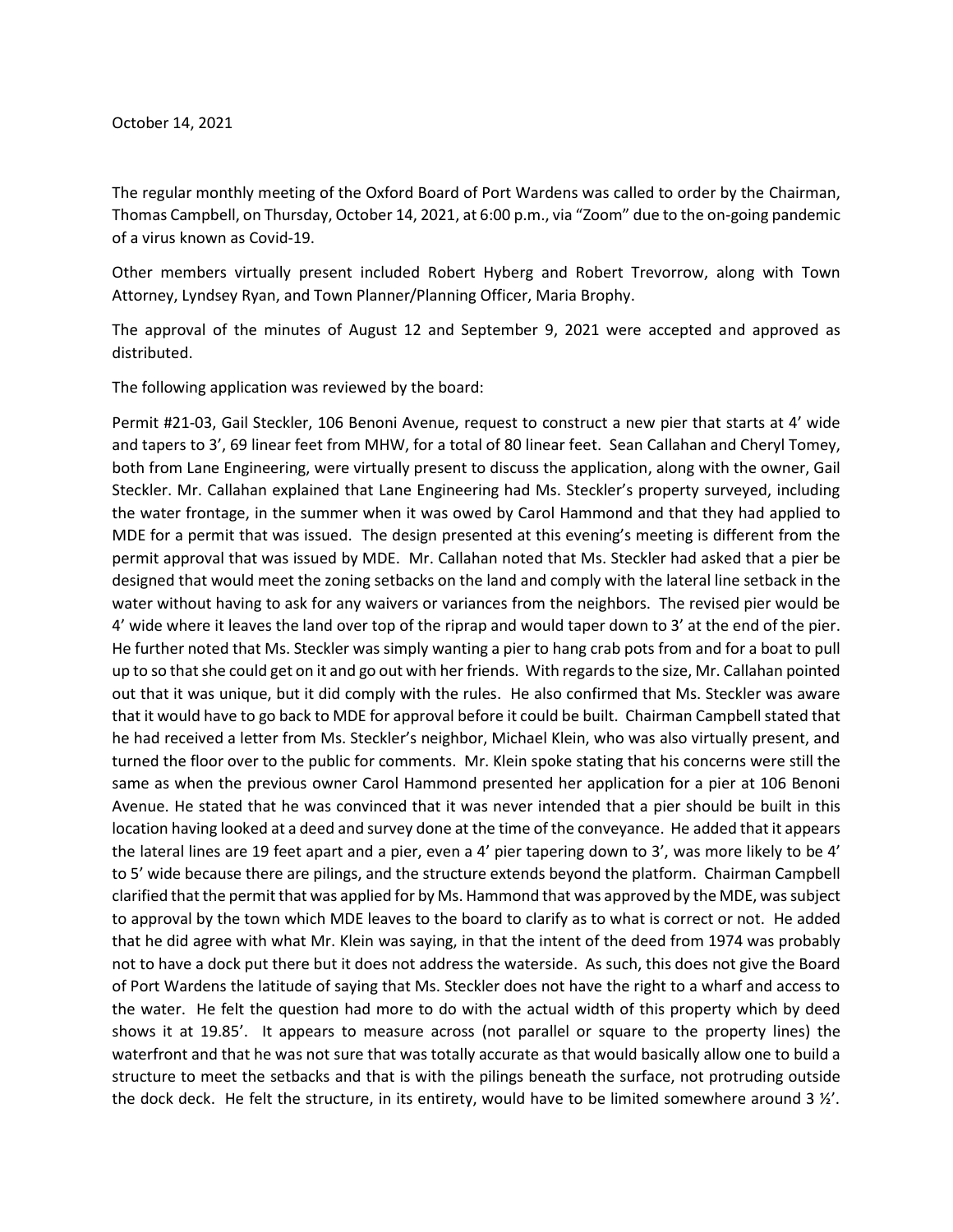Ms. Steckler spoke stating there was an additional plat, referenced as 77/27 made in 1987, that added to the waterfront area. Mr. Trevorrow asked what the actual property width was at the waterline. Mr. Klein responded that the width of the water line was shown as 19.85 but that this was not the 90 degrees to the lateral line and that his guess was that it was less, as he suggested in his letter, and more like 19', plus or minus. Mr. Trevorrow commented the drawings he had were small and that it was hard to make out the measurements, but it looked to him that the 8' setback would fall along the center of the proposed dock. Ms. Tomey responded that the 8' setback would come to the edge of the dock to comply with the side yard setbacks. Chairman Campbell asked about the history to the addition to the lot. Ms. Tomey responded that the plat states that the new division line was made between the land of William J. Holt, Jr., the owner of the property now owned by Elizabeth Candler, and Thomas C. Williams who had owned the Steckler property and that it looked like a land trade. Mr. Klein spoke stated that the two men didn't trade land that that they didn't speak to one another. Mr. Trevorrow asked if the plat was filed with the county. Ms. Tomey responded that was correct. Chairman Campbell noted that the Port Wardens did not have the 1987 information and that the request boiled down to the lot width and ultimately the setbacks of the pier and therefore the board may need more information. No other comments were received from the public. Mr. Callahan stated Lane Engineering would be happy to provide additional information with details about the water frontage under the sea and construction details as the pier goes out to the water for clarity purposes. Chairman Campbell thanked Mr. Callahan as determining the width and the setbacks was what was creating some concern. He added that if this could be addressed, the application could be tabled until the next meeting in November at which time a continuance of the permit could take place. Ms. Steckler agreed with Mr. Callahan and Chairman Campbell that would be best. Chairman Campbell reminded everyone that state and federal permits pending would need to be modified as well but that would not need to be modified prior to the next meeting. It was unanimously agreed by all to table the permit until the November 18 meeting and reconvene then.

## MAINTENANCE APPLICATION

A maintenance and repair application was received from Lucas deBeaufort, property owner at 100 Myrtle Avenue. Chairman Campbell stated he had received a letter from Mr. deBeaufort's father-in-law, Andy Beck, explaining in great details why they want to do a few repairs on the existing bulkhead until they get permits to do a real bulkhead replacement. Chairman Campbell read the email dated October 12 in which Mr. Beck explains that he is the contractor of the work being done on the deBeaufort property. Chairman Campbell stated he did not have a problem with the request for repairs but that the owner would need to file for a permit when he gets ready to submit an actual application. No state or federal permits would be needed for repairs. Mr. Trevorrow made a motion to approve the application as submitted but amended to read "repair" only instead of "repair and replace". The motion was seconded by Mr. Hyberg and unanimously carried with all in favor.

Prior to adjourning, Mr. Hyberg asked if there were any safety issues or if the town would be liable since Ms. Steckler was asking for a 3' pier with pilings underneath. Chairman Campbell responded that he had tried to find a minimum standard from the state or county but couldn't find anything. Mr. Hyberg addressed Attorney Ryan and asked her if the town would be held liable if there was nothing near the pier to hold on to. Attorney Ryan responded "no" because it is Ms. Steckler's request and desire. Mr. Trevorrow spoke stating that he thought it was not up to the Port Wardens to decide the dock structure as long as it meets the setbacks nor did he feel it was up to the Port Wardens to decide if it encroaches on whichever deed restriction. Attorney Ryan responded that was correct and that the deed is for the